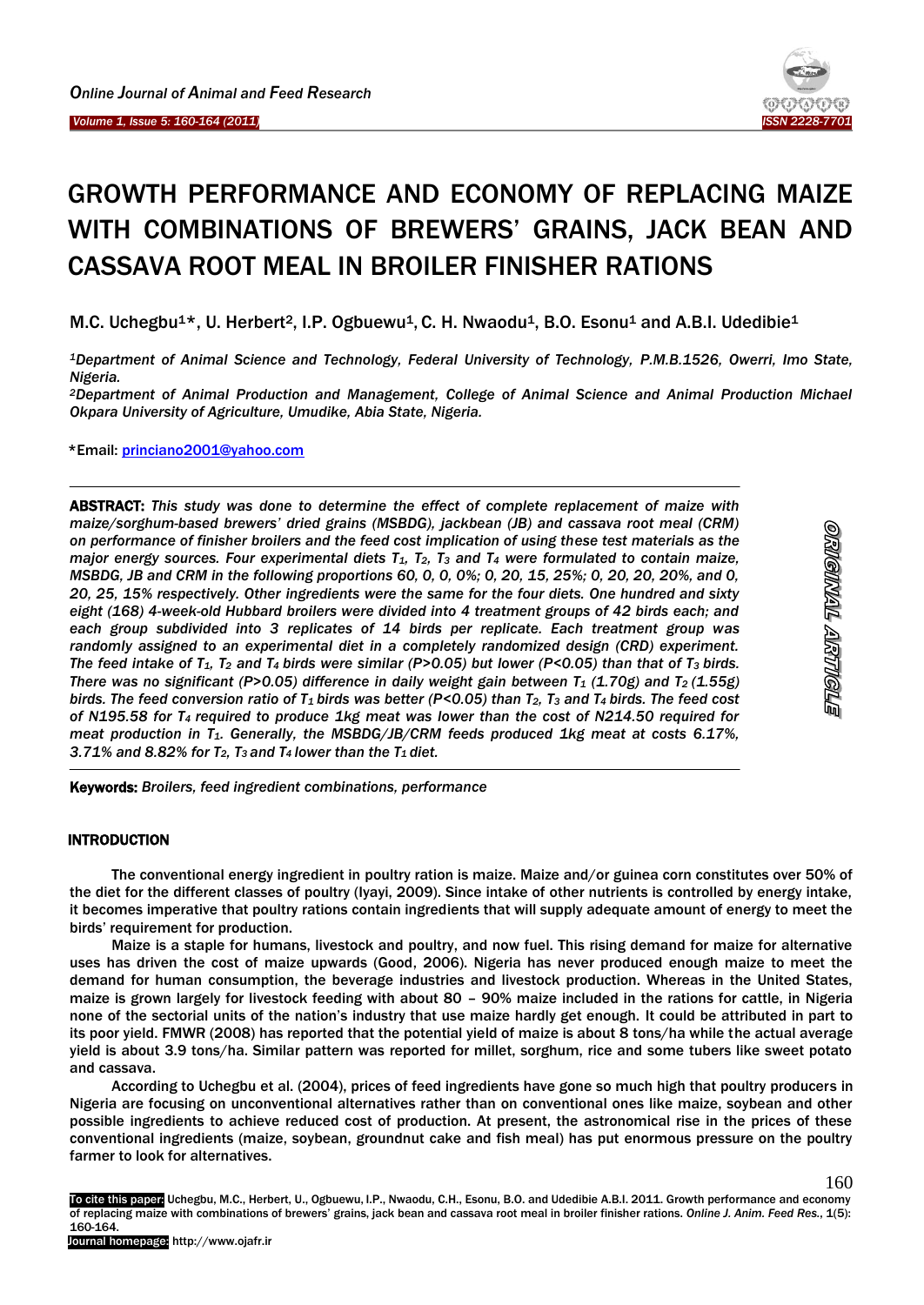A brief survey of literature shows that efforts have been made by researchers in Nigeria for over four decades to find alternative sources of feeds from unconventional feed ingredients that are readily available at reasonable prices (Udedibie and Emenalom, 1993; Uchegbu et al., 2004). Each of these researchers has succeeded in reducing the maize component of the diets incompletely. Thus there appeared to be no alternatives as good as maize. Hence there is need for a continued search for an ingredient or combinations of ingredients that would simulate maize in poultry diet. Maize/sorghum brewers' dried grain is the extracted residue of maize and sorghum which resulted from the production of beer. It is a moderate source of energy and contains a high percentage of protein relative to maize (Uchegbu, 1995).

Raw jackbean contains 28.5% crude protein, 7.8% crude fibre, 3.1% ether extract. However, the crude protein content of jackbean has been reported to drop to 25% after boiling or autoclaving (Udedibie, 2003); in an effort to reduce its anti-nutritional contents such as canavanine, concanavalin A, urease, canatoxin, etc. (Udedibie et al., 2004). Cassava root is abundantly produced in Nigeria, especially Eastern Nigeria, and the mature root can be left in the soil for as long as two years (Irvine, 1979), hence it is available throughout the year. Cassava root meal has been reported to be low in protein (2.4%) (Aduku, 1993) and relatively high in energy (3620 kcal/kg ME). Attempts to use cassava as a source of energy in poultry diets as replacement for maize have, however, yielded conflicting results. This is because cassava tuber contains cyanogenic glucoside, linamarin. Linamarin is deglycosylated by the enzyme, linamarase, yielding acetone cyanohydrins, which spontaneously converts to hydrogen cyanide once it is ingested (Sayre, 2007). Methods of detoxifying cassava tubers include sun drying (Odukwe, 1994) cooking, (Okeke et al., 1985), use of additives (Obioha et al., 1984) and fermentation (Udedibie et al., 2004). The price of cassava is low relative to maize, although man also consumes it. Having considered the attributes of brewers' dried grains, jackbean and cassava, it appeared that appropriate combinations of these ingredients could result in product(s) which could serve as a major energy source in complete replacement of maize in finisher broiler ration.

The objective of this study is therefore to evaluate the performance, of finisher broilers fed diets containing combinations of BDG, jackbean and cassava root meal in complete replacement of maize and the cost effectiveness of using such diets in finisher broiler production.

## MATERIALS AND METHODS

#### Experimental Site

This research was carried out in the Poultry unit of the Teaching and Research Farm of the Department of Animal Science and Technology, Federal University of Technology, Owerri, Imo State. Imo state (4°4' - 6°3' N, 6°15' -8°15' E) is situated in south-eastern agro-ecological zone of Nigeria.

### Sources and Processing test ingredients

The maize/sorghum-based brewers dried grains used for this study was obtained from Consolidated Breweries Plc., Awo-Omamma, Imo State, the brewers of '33' Export Larger Beer. It was sundried for 5 day. The brewers dried grains was then run through a hammer mill to break up its lumps before being used in ration formulation. The jackbean used for this experiment was obtained from Jos, Plateau State. The jackbean was cracked, and then soaked in water for 2 days, boiled for 1 hour, then sundried and milled before use in the formulation of the experimental diet. The cassava tubers used for this experiment were produced at Mgbirichi – Ohaji, Imo State. The whole fresh tubers were cut in small slices of about 0.1 – 0.2cm and then spread on a platform under the sun to dry. These slices were completely dried within 5 days. The dried cassava chips were then milled to produce the cassava root meal (CRM). Each of these 3 feedstuffs (MSBDG, JB and CRM) was sent for proximate analysis using standard methods (AOAC, 1995).

### Experimental diets, birds and design

Maize/sorghum-based brewers dried grains, jackbean and cassava root meal which were combined at varying proportions to completely replace maize in all the diets except in the control diet as shown in Table 1. One hundred and sixty eight (168) broiler chicks at 4 weeks of age were selected for this trial. The birds were divided into 4 groups of 42 birds each. Each group was subdivided into 3 replicates of 14 birds in a completely randomized design experiment. Each group was randomly assigned to an experimental diet. The experimental diets were weighed daily and fed to the birds at about 8:00 am. Before feeding the birds the following morning, the leftover feeds of the previous day were weighed in order to obtain a record of the daily feed intake. Water was supplied *ad libitum*. However, stale water was changed daily and drinking trough thoroughly cleaned before filling with fresh water every morning. Damp litters were usually removed and replaced with fresh ones.

## Data collection

The birds were weighed at the beginning of the experiment and weekly thereafter. Feed intake was determined by the difference between the quantity offered and the leftover the following morning. The experiment lasted for 5 weeks. Data were collected on initial body weight, final body weight, daily weight gain, feed intake, feed conversion ratio, and mortality.

To cite this paper: Uchegbu, M.C., Herbert, U., Ogbuewu, I.P., Nwaodu, C.H., Esonu, B.O. and Udedibie A.B.I. 2011. Growth performance and economy of replacing maize with combinations of brewers' grains, jack bean and cassava root meal in broiler finisher rations. *Online J. Anim. Feed Res.*, 1(5): 160-164.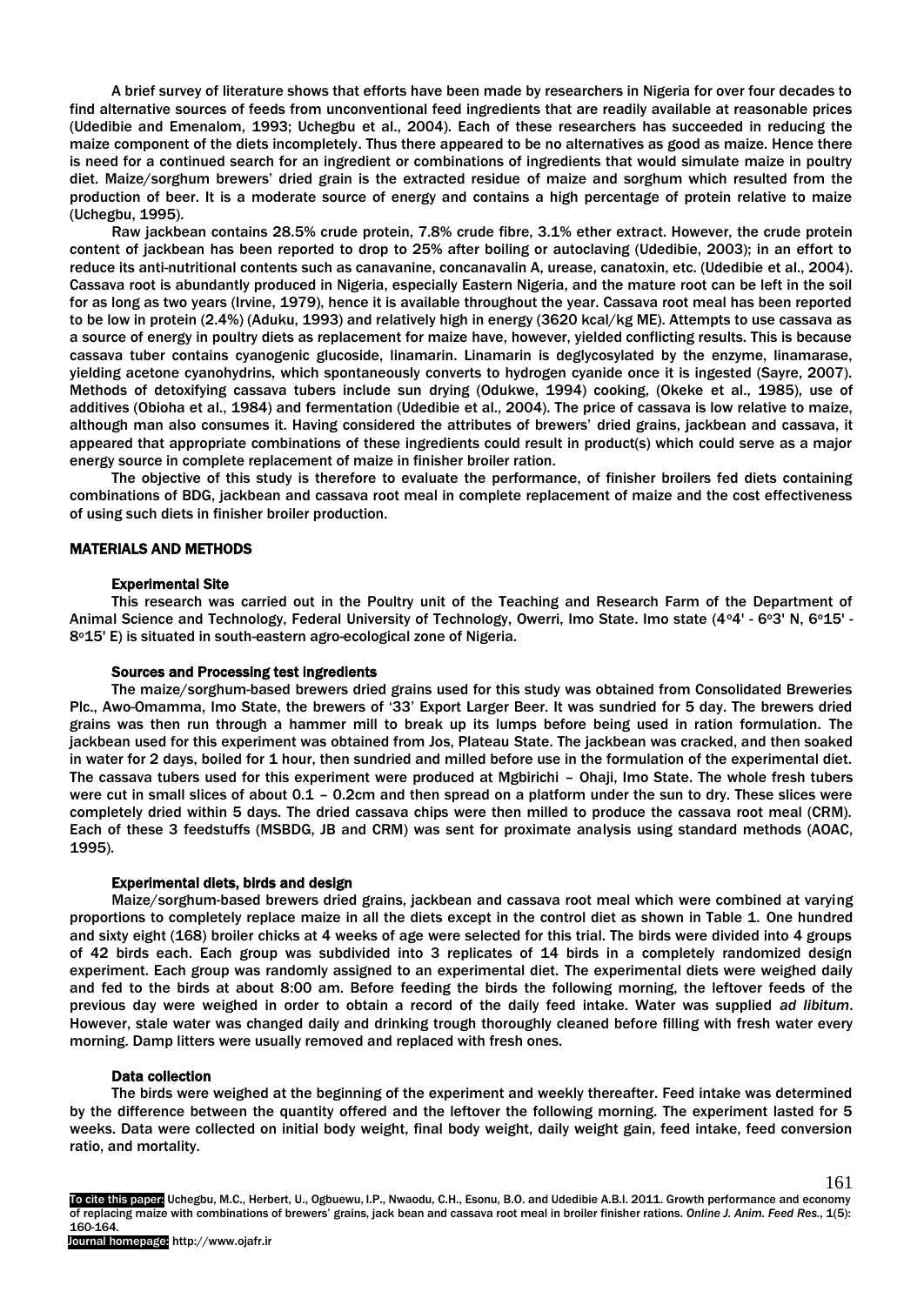## Data analysis

Data collected on daily weight gain, feed intake and feed conversion ratio were subjected to one-way analysis of variance (ANOVA). Where significant treatment effects were detected from the ANOVA, means were compared using Duncan's new multiple range test as outlined by Steel and Torrie (1980).

| Table 1 - The ingredient compositions of experimental diets fed to finisher broilers                                                                                                                                                                                       |         |                |         |  |  |
|----------------------------------------------------------------------------------------------------------------------------------------------------------------------------------------------------------------------------------------------------------------------------|---------|----------------|---------|--|--|
| Diets (% inclusion levels of test ingredients)                                                                                                                                                                                                                             |         |                |         |  |  |
| $T_1$                                                                                                                                                                                                                                                                      | T2      | $\mathsf{T}_3$ | T4      |  |  |
| 60.00                                                                                                                                                                                                                                                                      |         |                |         |  |  |
|                                                                                                                                                                                                                                                                            | 20.00   | 20.00          | 20.00   |  |  |
|                                                                                                                                                                                                                                                                            | 15.00   | 20.00          | 25.00   |  |  |
|                                                                                                                                                                                                                                                                            | 25.00   | 20.00          | 15.00   |  |  |
|                                                                                                                                                                                                                                                                            |         |                |         |  |  |
| 19.56                                                                                                                                                                                                                                                                      | 21.75   | 22.71          | 23.67   |  |  |
| 4.27                                                                                                                                                                                                                                                                       | 6.80    | 7.05           | 7.31    |  |  |
| 4.04                                                                                                                                                                                                                                                                       | 3.46    | 3.67           | 3.60    |  |  |
| 1.26                                                                                                                                                                                                                                                                       | 1.38    | 1.37           | 1.37    |  |  |
| 0.81                                                                                                                                                                                                                                                                       | 0.94    | 1.06           | 0.97    |  |  |
| 2906.89                                                                                                                                                                                                                                                                    | 2549.95 | 2532.41        | 2514.88 |  |  |
| Each data contained 14% soybean meal, 10% wheat offal, 4% palm kernel cake, 3% fishmeal, 2% Alchornea leaf                                                                                                                                                                 |         |                |         |  |  |
| meal, 3% blood meal, 2% bone meal, 1% oyster shell, 0.25% methionine, 0.25% lysine, 0.25% vitamin / mineral                                                                                                                                                                |         |                |         |  |  |
| premix, 0.25% common salt. Vitamin / mineral premix contributed the following per kg of feed: vitamin A, 5,000,000                                                                                                                                                         |         |                |         |  |  |
| I.U.; vitamin D <sub>3</sub> , 1,000,000 I.U.; vitamin E, 16.0g; vitamin K, 1.0g; vitamin B <sub>1</sub> , 0.509 mg; Riboflavin, 2 - 4 mg;<br>pyridoxine, 0.35 mg; niacin, 3.5 mg; biotin, 0.005 mg; choline chloride 30.0 mg; folic acid 0.1 mg; vitamin $B_{12}$ , 0.002 |         |                |         |  |  |
| mg; vitamin C, 2.50 mg; manganese, 10.0 mg; zinc, 4.5 mg; Copper 0.20 mg; iron 5.0 mg; methionine 2.0 mg;                                                                                                                                                                  |         |                |         |  |  |
| calcium panthothenate 1.0 mg.                                                                                                                                                                                                                                              |         |                |         |  |  |
|                                                                                                                                                                                                                                                                            |         |                |         |  |  |

# RESULTS AND DISCUSSION

The result of the proximate values of maize/sorghum-based brewers' dried grains, jackbean, cassava root meal and maize is shown in Table 2. The crude protein of MSBDG (19.14%) was lower than the crude protein of jackbean (22.84%). The crude protein value of maize (9.0%) was higher than that of CRM (3.59%). The crude fibre values of MSBDG, JB and CRM were 9.45%, 8.80% and 3.70% respectively; and each of these was higher than the crude fibre value of maize (2.8%).

| Table 2 - Proximate Composition of Maize/Sorghum-based brewers' dried grains (MSBDG),<br>Jackbean (JB), Cassava Root Meal (CRM) and Maize |                 |       |            |              |  |
|-------------------------------------------------------------------------------------------------------------------------------------------|-----------------|-------|------------|--------------|--|
| <b>Nutrient</b>                                                                                                                           | <b>MSBDG</b>    | JB    | <b>CRM</b> | <b>Maize</b> |  |
| Moisture content (%)                                                                                                                      | 12.80           | 13.05 | 12.25      | 10.50        |  |
| Dry matter $(\%)$                                                                                                                         | 87.20           | 86.95 | 87.75      | 89.50        |  |
| Crude protein (%)                                                                                                                         | 19.14           | 22.84 | 3.59       | 9.0          |  |
| Crude fibre $(\%)$                                                                                                                        | 9.45            | 8.80  | 3.70       | 2.8          |  |
| Ether extract (%)                                                                                                                         | 7.08            | 2.08  | 0.70       | 4.2          |  |
| Ash                                                                                                                                       | 4.30            | 4.00  | 2.40       | 1.5          |  |
| Nitrogen free extract (%)                                                                                                                 | 47.23           | 49.23 | 77.36      | 72.0         |  |
| HCN ( $mg/100g$ )                                                                                                                         | $\qquad \qquad$ |       | 2.81       | -            |  |

The crude protein content of cracked, soaked and cooked jackbean (22.84%) was lower than 25.5% which is the CP value for jackbean cooked for 1 hour as reported by Udedibie (2003). The cassava root meal is lower than MSBDG and Jackbean in both crude protein and crude fibre but higher in metabolize energy.

The feed intake of the control birds (T<sub>1</sub>) was similar (P>0.05) to that of the T<sub>4</sub> birds. The feed intake of bird on T<sub>3</sub> was significantly (P<0.05) higher than that of  $T_1$  and  $T_4$ . There was a general increase in feed intake values arising from the various combinations of MSBDG, JB and CRM, and this reflected the lower energy values of these diets relative to the control – a condition which encouraged increased feed intake to enable the birds meet their energy requirement (Hill and Dansky, 1954). However, the drop in feed intake of the group on  $T_4$  despite its least energy value could be attributed to its high fibre (7.31%) which was quite above the recommended value of 5.5% for finisher broilers (Obioha, 1992).

There was no significant (P>0.05) difference in average daily weight gain between  $T_1$  and  $T_2$  birds. The birds on  $T_3$  and T<sub>4</sub> had significantly (P<0.05) lower daily weight gain than the control (T<sub>1</sub>) (Table 3). The reason for the similarity in the daily weight gain of the birds on  $T_1$  and  $T_2$  could be associated with the fact that the crude fibre content of  $T_2$ was not high enough as to impede feed consumption and utilization; thus the birds were able to compensate for low energy value of the diet by increasing consumption. The feed conversion ratio of  $T_1$  birds was significantly (P<0.05) lower and better than that of  $T_2$ ,  $T_3$  and  $T_4$  birds, which were similar. This agrees with the report of Afolayan et al.

To cite this paper: Uchegbu, M.C., Herbert, U., Ogbuewu, I.P., Nwaodu, C.H., Esonu, B.O. and Udedibie A.B.I. 2011. Growth performance and economy of replacing maize with combinations of brewers' grains, jack bean and cassava root meal in broiler finisher rations. *Online J. Anim. Feed Res.*, 1(5): 160-164.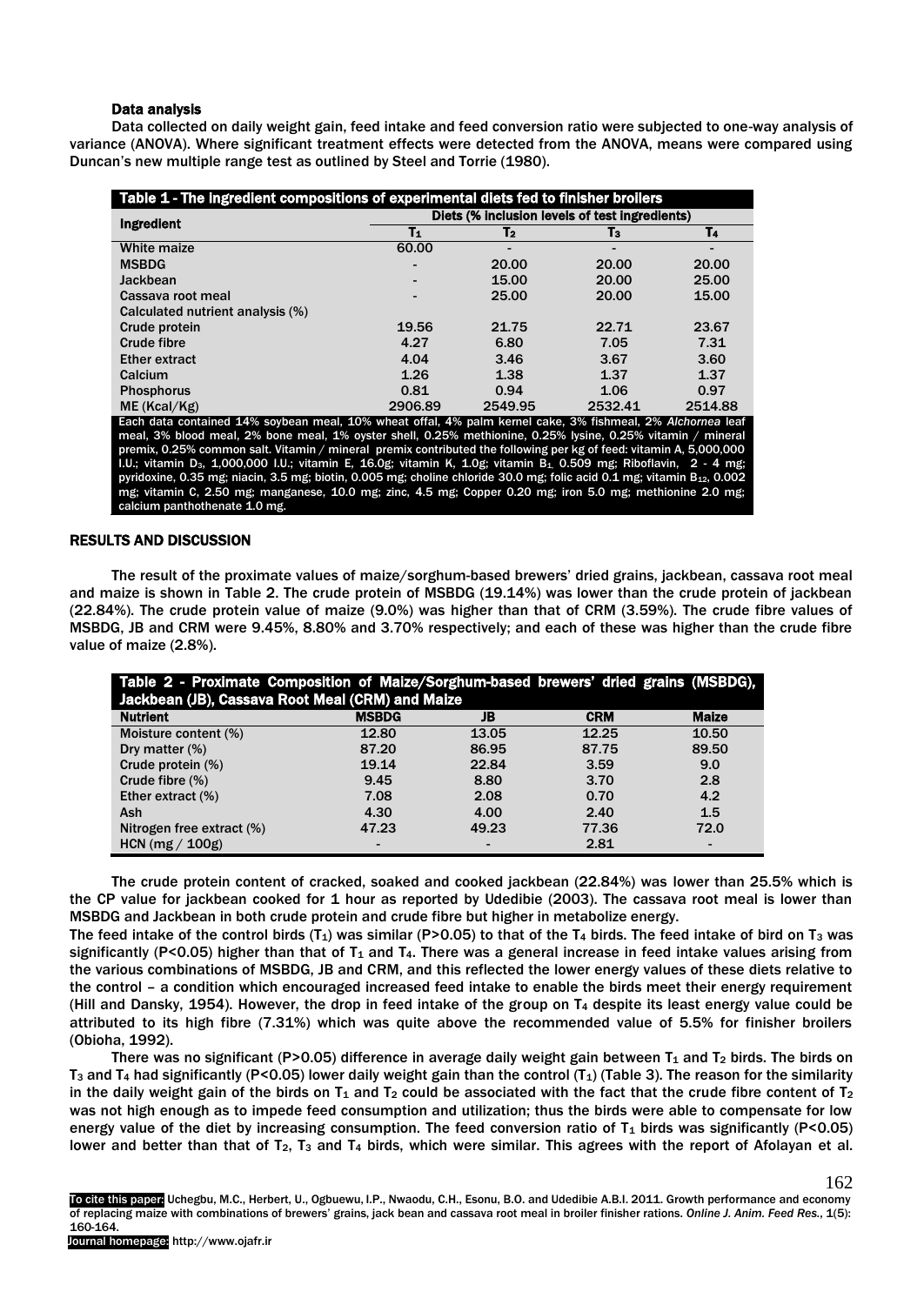(2009) that birds on lower energy diet would have poor feed conversion efficiency when compared with high energy diet whether in wet, hot or cold season. Birds on low energy diet and high fibre consume more water than those on high energy diet across the three seasons, thus explaining its lower feed intake, lower metabolizable energy as water is consumed at the expense of feed. The number of birds that died in  $T_1$  and  $T_4$  was 1 each, and no death recorded in T<sup>2</sup> and T3. The mortality records were quite low and were not ascribed to the experimental diets.

| Table 3 - Performance of finisher broiler fed combinations of malze/sorghum-based brewers' dried<br>grains, jackbean and cassava root meal |                   |                          |                          |                    |                          |
|--------------------------------------------------------------------------------------------------------------------------------------------|-------------------|--------------------------|--------------------------|--------------------|--------------------------|
| <b>Parameters</b>                                                                                                                          | T1                | T2                       | Tз                       | T4                 | <b>S.E.M</b>             |
| Mean initial body weight (kg)                                                                                                              | 0.47              | 0.47                     | 0.47                     | 0.49               | 0.012                    |
| Mean final body weight (kg)                                                                                                                | 2.17a             | 2.04ab                   | 1.97 <sup>b</sup>        | 1.93 <sup>b</sup>  | 0.053                    |
| Daily body weight gain (kg)                                                                                                                | 1.70a             | 1.55ab                   | 1.50 <sup>b</sup>        | 1.45 <sup>b</sup>  | 0.054                    |
| Daily feed intake (g)                                                                                                                      | 48.57a            | 44.29ab                  | 42.86 <sup>b</sup>       | 41.42 <sup>b</sup> | 1.547                    |
| Feed conversion ratio (g feed/ g wt.)                                                                                                      | 2.80 <sup>b</sup> | 3.41a                    | 3.56a                    | 3.43a              | 0.148                    |
| <b>Mortality</b>                                                                                                                           |                   | $\overline{\phantom{0}}$ | $\overline{\phantom{0}}$ |                    | $\overline{\phantom{0}}$ |
| ab Means in the same row bearing different su1perscript are significantly (P<0.05) different; S.E.M - Standard error of mean.              |                   |                          |                          |                    |                          |

In terms of feed cost required to produce one kilogram of meat, T4 diet had the least cost of production of N195.58 per kg meat produced while the  $T_1$  (control) recorded the highest cost of N214.50 per kg meat produced (Table 4). Therefore, based on the cost of feed required to produce 1kg meat, the various combinations of MSBDG, JB and CRM which resulted in diets T<sub>2</sub>, T<sub>3</sub> and T<sub>4</sub> produced 1kg broiler meat at rates 6.17%, 3.71% and 8.82% cheaper for  $T_2$ ,  $T_3$  and  $T_4$  than the maize based diet  $(T_1)$ .

| Table 4 - Feed cost evaluation of various combinations of MSBDG, JB and CRM in broiler finisher diets |      |      |      |      |
|-------------------------------------------------------------------------------------------------------|------|------|------|------|
| <b>Parameters</b>                                                                                     | T1   | T2   | T3   | T4   |
| Kg feed / kg weight gain                                                                              | 2.89 | 3.41 | 3.56 | 3.43 |
| Cost of feed (US\$ / $Kg$ ) <sup>1</sup>                                                              | 0.53 | 0.42 | 0.41 | 0.41 |
| Cost of feed / kg weight gain (US\$)                                                                  | 3.42 | 3.83 | 3.97 | 3.84 |
| Cost reduction (%) <sup>2</sup>                                                                       | 0.00 | 6.17 | 3.71 | 8.82 |
| $11$ Cost of feed was determined based on prevailing ingredient costs. $2$ Relative to the control.   |      |      |      |      |

## **CONCLUSION**

This experiment has revealed that maize could be replaced completely with maize/sorghum-based brewers' dried grains, jackbean and cassava root meal at 20 : 15 : 25 for finisher broiler, producing similar growth rate to the control diet. The superiority of maize-based diet (control) over 20 : 15 : 25 as evidenced in lower feed intake and lower feed conversion ratio is compensated for by the lower feed cost required to produce 1kg weight of broiler meat using MSBDG/Jackbean/CRM combination.

# **REFERENCES**

- Aduku AO (1993). Tropical Feedstuff Analysis Table. Department of Animal Science, Faculty of Agriculture, Ahmadu Bello University, Samaru, Zaria, Nigeria.
- Afolayan M, Dafwaang II, Omage JJ and Afolayan MO (2009). Performance of broiler finishers fed on high energy diet and low energy diet during the wet, hot and cold season. Proceedings of the 3<sup>rd</sup> Nigeria International Poultry Summit 22 – 26 February 2009, Abeokuta Ogun State, Nigeria, pp. 12-15.
- FAMWR (2008). Federal Ministry of Agriculture and Water Resources. National Policy on Agriculture for National Food Security, 2008.

Good D (2006). What next for corn prices? Weekly outlook, University of Illinois, Farmdoc. [http://www.farmdoc.uiuc.edu/marketing/weekly/html/050806.html.](http://www.farmdoc.uiuc.edu/marketing/weekly/html/050806.html) 

Hill FW and Dansky LM (1954). Studies on the energy requirements of Chicks. Poultry Science, 33: 1034 -1041. Irvine FR (1979). West African Crops. Oxford University Press, U.K, pp. 23.

Iyayi EA (2009). Prospects and challenges of unconventional poultry feedstuffs. Proc. of the 3rd Nig. Int. Poult. Summit 22 – 26 February 2009, Abeokuta, Ogun State Nigeria.

Obioha FC (1992). A guide to poultry production in the Tropics. Acena publishers, Enugu, pp. 23.

- Obioha FC, Ngoka DA, Alozie S and Okpokiri A (1984). The value of methionine and palm oil supplementation in cassava based diet (unpublished data).
- Odukwe CA (1994). The feeding value of composite cassava root meal for broiler chicks. PhD Thesis, Department of Animal Science, University of Nigeria Nsukka, pp. 243.
- Okeke GC, Obioha FC and Udogu AE (1985). Comparison of detoxification methods of cassava-borne cyanide. Nutritional Reports International, 32: 139 -147.

To cite this paper: Uchegbu, M.C., Herbert, U., Ogbuewu, I.P., Nwaodu, C.H., Esonu, B.O. and Udedibie A.B.I. 2011. Growth performance and economy of replacing maize with combinations of brewers' grains, jack bean and cassava root meal in broiler finisher rations. *Online J. Anim. Feed Res.*, 1(5): 160-164.